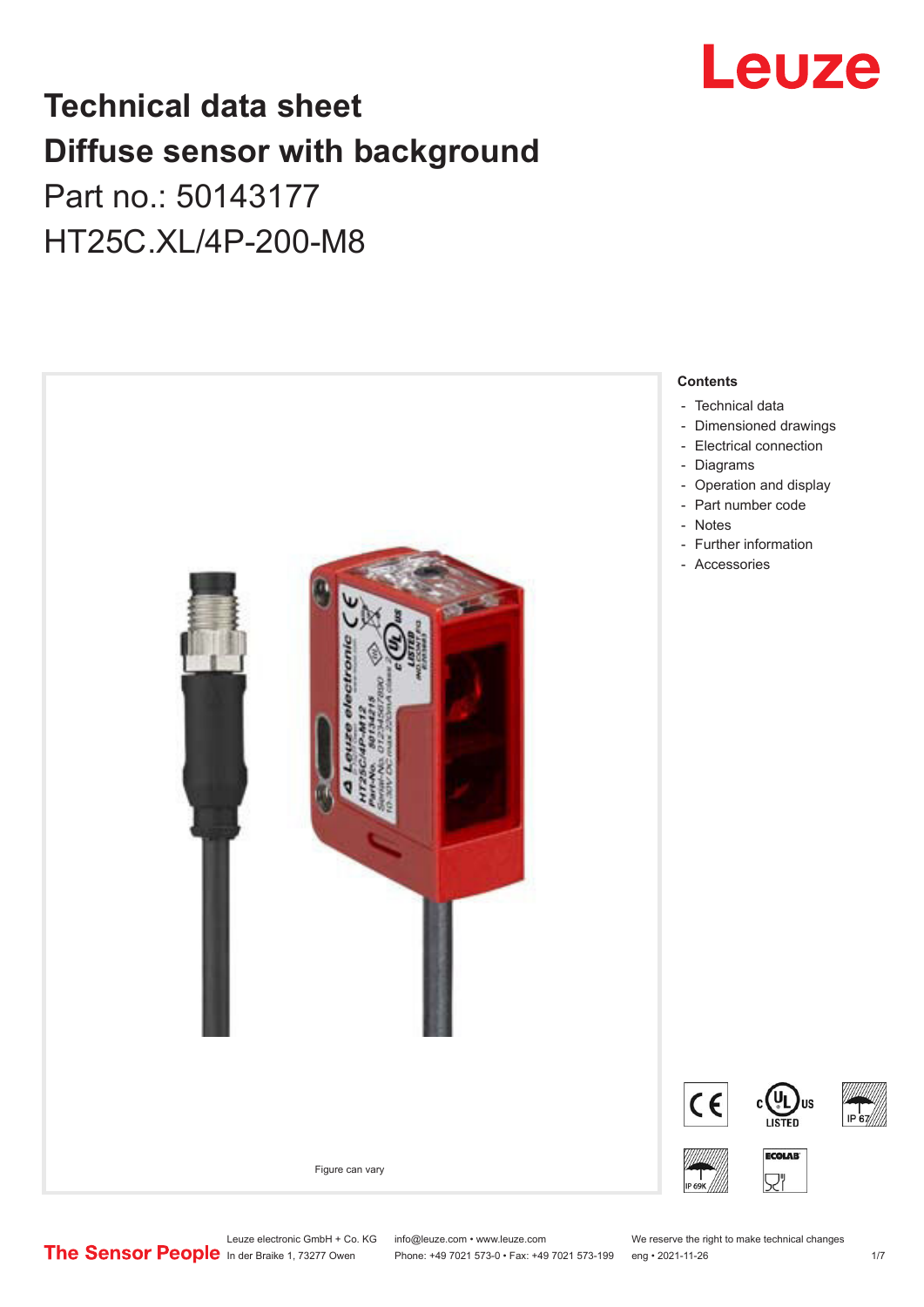ground suppression

#### <span id="page-1-0"></span>**Technical data**

# Leuze

#### **Basic data**

**Series** 25C **Operating principle** Diffuse reflection principle with back-

**Special version**

**Special version** Extra long light spot (XL)

#### **Optical data**

| <b>Black-white error</b>             | < 10% up to 350 mm                   |
|--------------------------------------|--------------------------------------|
| <b>Operating range</b>               | Guaranteed operating range           |
| Operating range, white 90%           | $00.6$ m                             |
| Operating range, gray 18%            | $0.0050.5$ m                         |
| Operating range, black 6%            | $0.0050.45$ m                        |
| <b>Operating range limit</b>         | Typical operating range              |
| <b>Operating range limit</b>         | $00.6$ m                             |
| <b>Adjustment range</b>              | 50  600 mm                           |
| Beam path                            | Divergent                            |
| <b>Light source</b>                  | LED, Red                             |
| Wavelength                           | 640 nm                               |
| <b>Transmitted-signal shape</b>      | Pulsed                               |
| LED group                            | Exempt group (in acc. with EN 62471) |
| Light spot size [at sensor distance] | 15 mm x 40 mm [300 mm]               |
| Type of light spot geometry          | Rectangular                          |
| Shift angle                          | Typ. $\pm 2^{\circ}$                 |
|                                      |                                      |

#### **Electrical data**

|                               | Short circuit protected             |
|-------------------------------|-------------------------------------|
|                               |                                     |
| Performance data              |                                     |
| Supply voltage U <sub>n</sub> | 10  30 V, DC, Incl. residual ripple |
| Residual ripple               | 0  15 %, From $U_{\rm B}$           |
| Open-circuit current          | $020$ mA                            |
|                               |                                     |

**Protective circuit** Polarity reversal protection

#### **Outputs**

**Number of digital switching outputs** 2 Piece(s)

| <b>Switching outputs</b>   |                                    |  |
|----------------------------|------------------------------------|--|
| <b>Voltage type</b>        | DC.                                |  |
| Switching current, max.    | 100 mA                             |  |
| <b>Switching voltage</b>   | high: $\geq (U_{\text{B}} - 2.5V)$ |  |
|                            | $low: \leq 2.5V$                   |  |
|                            |                                    |  |
| <b>Switching output 1</b>  |                                    |  |
| <b>Assignment</b>          | Connection 1, pin 4                |  |
| <b>Switching element</b>   | Transistor, PNP                    |  |
| <b>Switching principle</b> | Light switching                    |  |
|                            |                                    |  |
| <b>Switching output 2</b>  |                                    |  |
|                            |                                    |  |

#### **Assignment** Connection 1, pin 2<br> **Switching element** Transistor, PNP **Switching element Switching principle** Dark switching

**Timing**

| Switching frequency |  |
|---------------------|--|
| Response time       |  |
| Readiness delay     |  |

**Switching frequency** 1,000 Hz **Response time** 0.33 ms **Readiness delay** 300 ms

| <b>Connection 1</b>               |                                     |                                      |
|-----------------------------------|-------------------------------------|--------------------------------------|
| <b>Function</b>                   |                                     | Signal OUT                           |
|                                   |                                     | Voltage supply                       |
| <b>Type of connection</b>         |                                     | Cable with connector                 |
| Cable length                      |                                     | 200 mm                               |
| <b>Sheathing material</b>         |                                     | PUR                                  |
| Cable color                       |                                     | <b>Black</b>                         |
| Wire cross section                |                                     | $0.2$ mm <sup>2</sup>                |
| <b>Thread size</b>                |                                     | M <sub>8</sub>                       |
| <b>Type</b>                       |                                     | Male                                 |
| <b>Material</b>                   |                                     | <b>PUR</b>                           |
| No. of pins                       |                                     | 4 -pin                               |
|                                   |                                     |                                      |
| <b>Mechanical data</b>            |                                     |                                      |
| Dimension (W x H x L)             |                                     | 15 mm x 42.7 mm x 30 mm              |
| <b>Housing material</b>           |                                     | <b>Plastic</b>                       |
| <b>Plastic housing</b>            |                                     | <b>ABS</b>                           |
| Lens cover material               |                                     | <b>Plastic</b>                       |
| Net weight                        |                                     | 33 <sub>g</sub>                      |
| <b>Housing color</b>              |                                     | Red                                  |
| Type of fastening                 |                                     | Through-hole mounting with M4 thread |
|                                   |                                     | Via optional mounting device         |
| <b>Compatibility of materials</b> |                                     | <b>ECOLAB</b>                        |
|                                   |                                     |                                      |
| <b>Operation and display</b>      |                                     |                                      |
| Type of display                   |                                     | LED                                  |
| <b>Number of LEDs</b>             |                                     | 2 Piece(s)                           |
| <b>Operational controls</b>       |                                     | Multiturn potentiometer              |
|                                   | Function of the operational control | Range adjustment                     |
| Environmental data                |                                     |                                      |
|                                   |                                     |                                      |
| Ambient temperature, operation    |                                     | $-40$ 60 °C                          |
| Ambient temperature, storage      |                                     | $-40$ 70 °C                          |
|                                   |                                     |                                      |
| Certifications                    |                                     |                                      |
|                                   |                                     |                                      |
| Degree of protection              |                                     | IP 67                                |
|                                   |                                     | <b>IP 69K</b>                        |
| <b>Protection class</b>           |                                     | Ш                                    |
| <b>Certifications</b>             |                                     | c UL US                              |
| <b>Standards applied</b>          |                                     | IEC 60947-5-2                        |
|                                   |                                     |                                      |
| <b>Classification</b>             |                                     |                                      |
| <b>Customs tariff number</b>      |                                     | 85365019                             |
| eCl@ss 5.1.4                      |                                     | 27270904                             |
| eCl@ss 8.0                        |                                     | 27270904                             |
| eCl@ss 9.0                        |                                     | 27270904                             |
| eCl@ss 10.0                       |                                     | 27270904                             |
| eCl@ss 11.0                       |                                     | 27270904                             |
| <b>ETIM 5.0</b>                   |                                     | EC002719                             |
| <b>ETIM 6.0</b>                   |                                     | EC002719                             |
| <b>ETIM 7.0</b>                   |                                     | EC002719                             |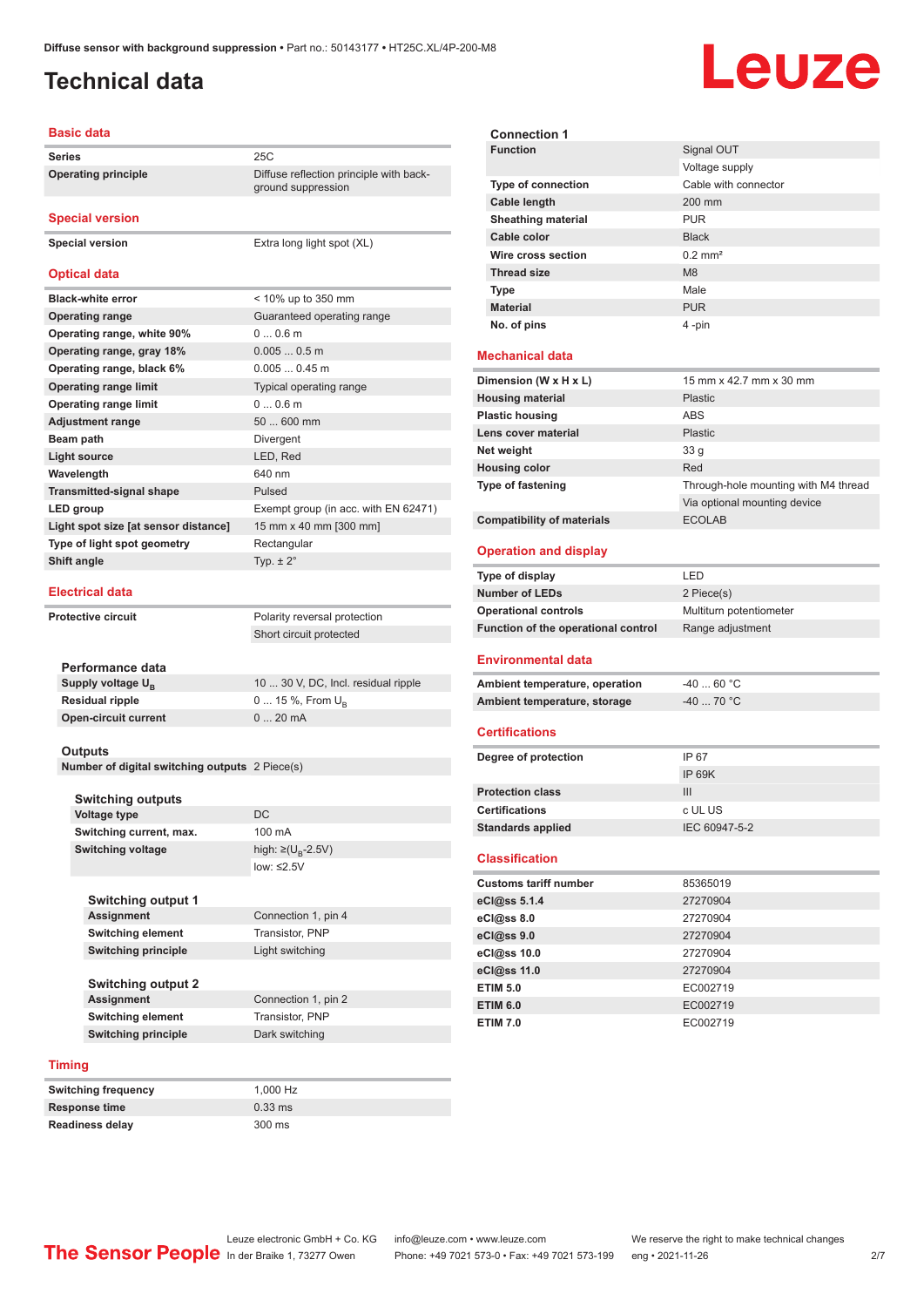#### <span id="page-2-0"></span>**Dimensioned drawings**

All dimensions in millimeters



### **Electrical connection**

**Connection 1**

| <b>Function</b>           | Signal OUT            |
|---------------------------|-----------------------|
|                           | Voltage supply        |
| <b>Type of connection</b> | Cable with connector  |
| Cable length              | 200 mm                |
| <b>Sheathing material</b> | <b>PUR</b>            |
| Cable color               | <b>Black</b>          |
| Wire cross section        | $0.2$ mm <sup>2</sup> |
| <b>Thread size</b>        | M <sub>8</sub>        |
| <b>Type</b>               | Male                  |
| <b>Material</b>           | <b>PUR</b>            |
| No. of pins               | 4-pin                 |

#### **Pin Pin assignment**

|        | V+               |  |  |
|--------|------------------|--|--|
| 2      | OUT <sub>2</sub> |  |  |
| ,<br>v | GND              |  |  |
| л      | OUT <sub>1</sub> |  |  |



## Leuze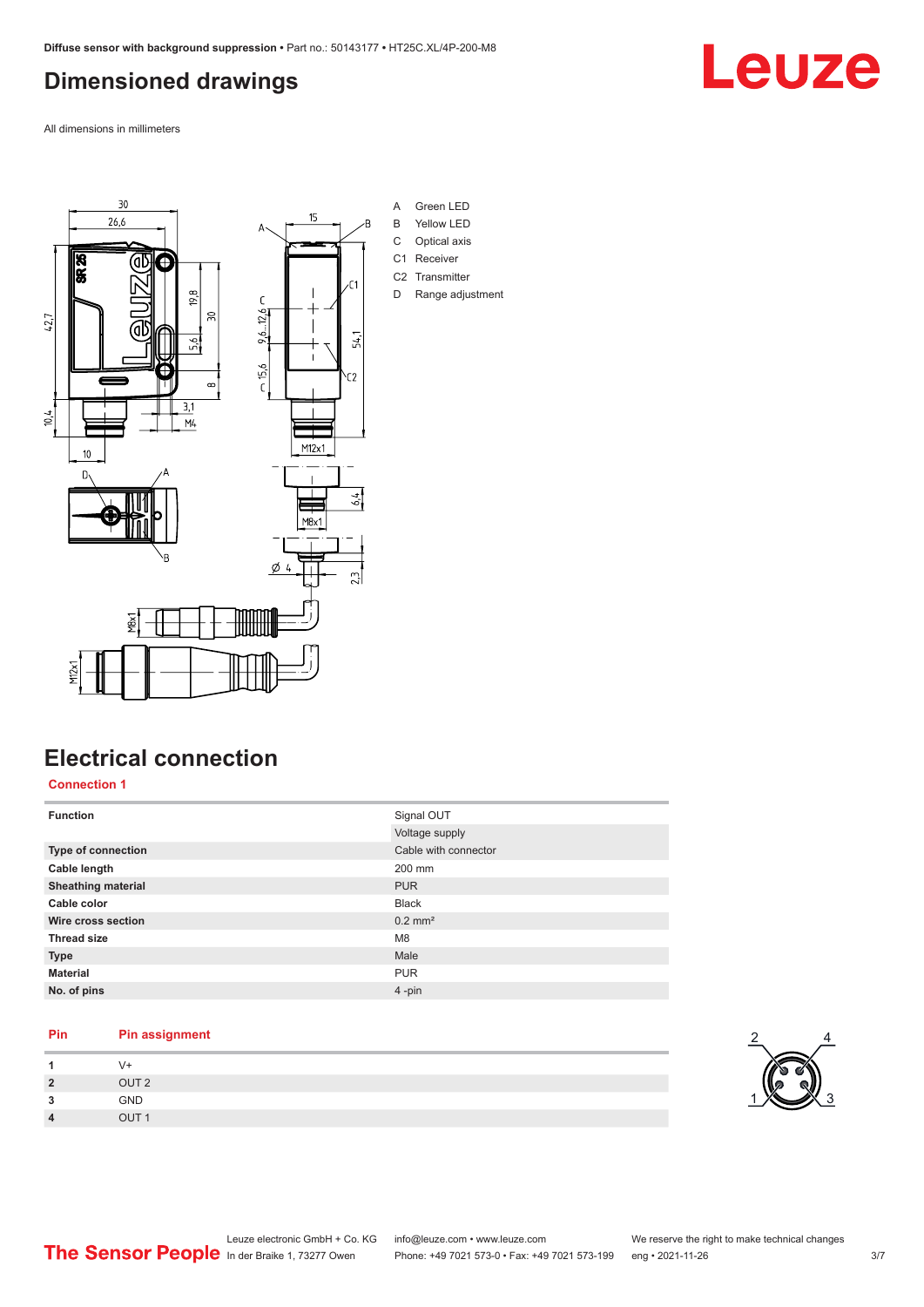#### <span id="page-3-0"></span>**Diagrams**

# Leuze



Typ. response behavior (focusing distance 350 mm)

Typ. response behavior (focusing distance 600 mm)



- x Distance [mm]
- y Misalignment [mm]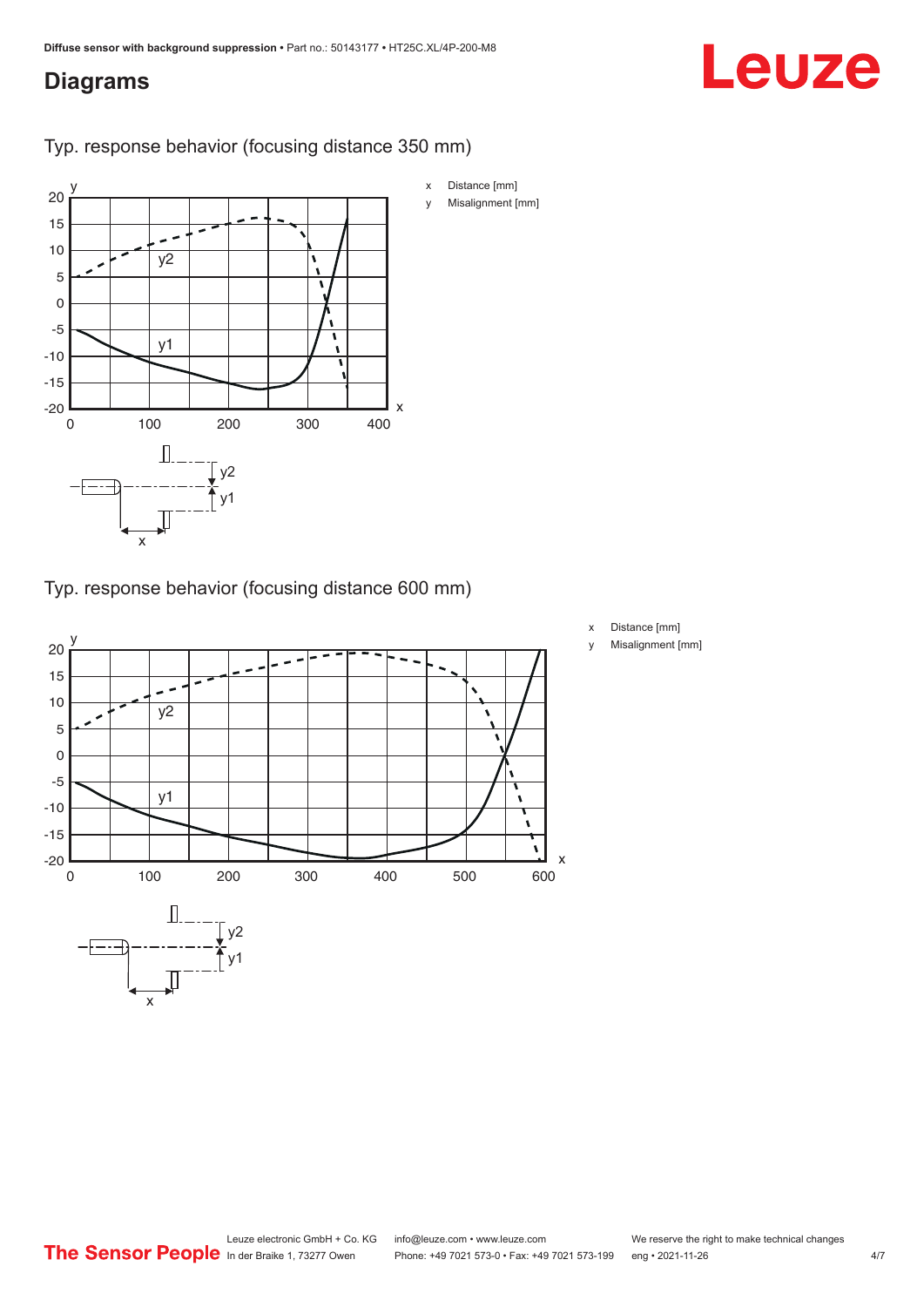x

 $-\overline{...}$   $-\overline{...}$   $-\overline{...}$ 

#### <span id="page-4-0"></span>**Diagrams**

## **Leuze**

Typ. black/white behavior



x Range [mm]

- y Reduction of range [mm]
- A White 90%
- B Gray 18%
- C Black 6%

### **Operation and display**

| <b>LED</b>     | Display                  | <b>Meaning</b>        |
|----------------|--------------------------|-----------------------|
|                | Green, continuous light  | Operational readiness |
| $\overline{2}$ | Yellow, continuous light | Object detected       |

#### **Part number code**

Part designation: **AAA25C d EE-f.GGH/iJ-K**

| AAA25C | Operating principle / construction<br>HT25C: Diffuse reflection sensor with background suppression<br>PRK25C: Retro-reflective photoelectric sensor with polarization filter<br>LS25C: Throughbeam photoelectric sensor transmitter<br>LE25C: Throughbeam photoelectric sensor receiver<br>DRT25C: Dynamic reference diffuse sensor                                                                                                                                                                |
|--------|----------------------------------------------------------------------------------------------------------------------------------------------------------------------------------------------------------------------------------------------------------------------------------------------------------------------------------------------------------------------------------------------------------------------------------------------------------------------------------------------------|
| d      | Light type<br>n/a: red light<br>I: infrared light                                                                                                                                                                                                                                                                                                                                                                                                                                                  |
| EE     | Light source<br>$n/a$ : LED<br>L1: laser class 1<br>L <sub>2</sub> : laser class 2                                                                                                                                                                                                                                                                                                                                                                                                                 |
| f      | Preset range (optional)<br>n/a: operating range acc. to data sheet<br>xxxF: Preset range [mm]                                                                                                                                                                                                                                                                                                                                                                                                      |
| GG     | Equipment<br>A: Autocollimation principle (single lens)<br>S: small light spot<br>D: Detection of stretch-wrapped objects<br>X: extended model<br>HF: Suppression of HF illumination (LED)<br>XL: Extra long light spot<br>T: autocollimation principle (single lens) for highly transparent bottles without tracking<br>TT: autocollimation principle (single lens) for highly transparent bottles with tracking<br>F: Foreground suppression<br>R: greater operating range<br>SL: Slit diaphragm |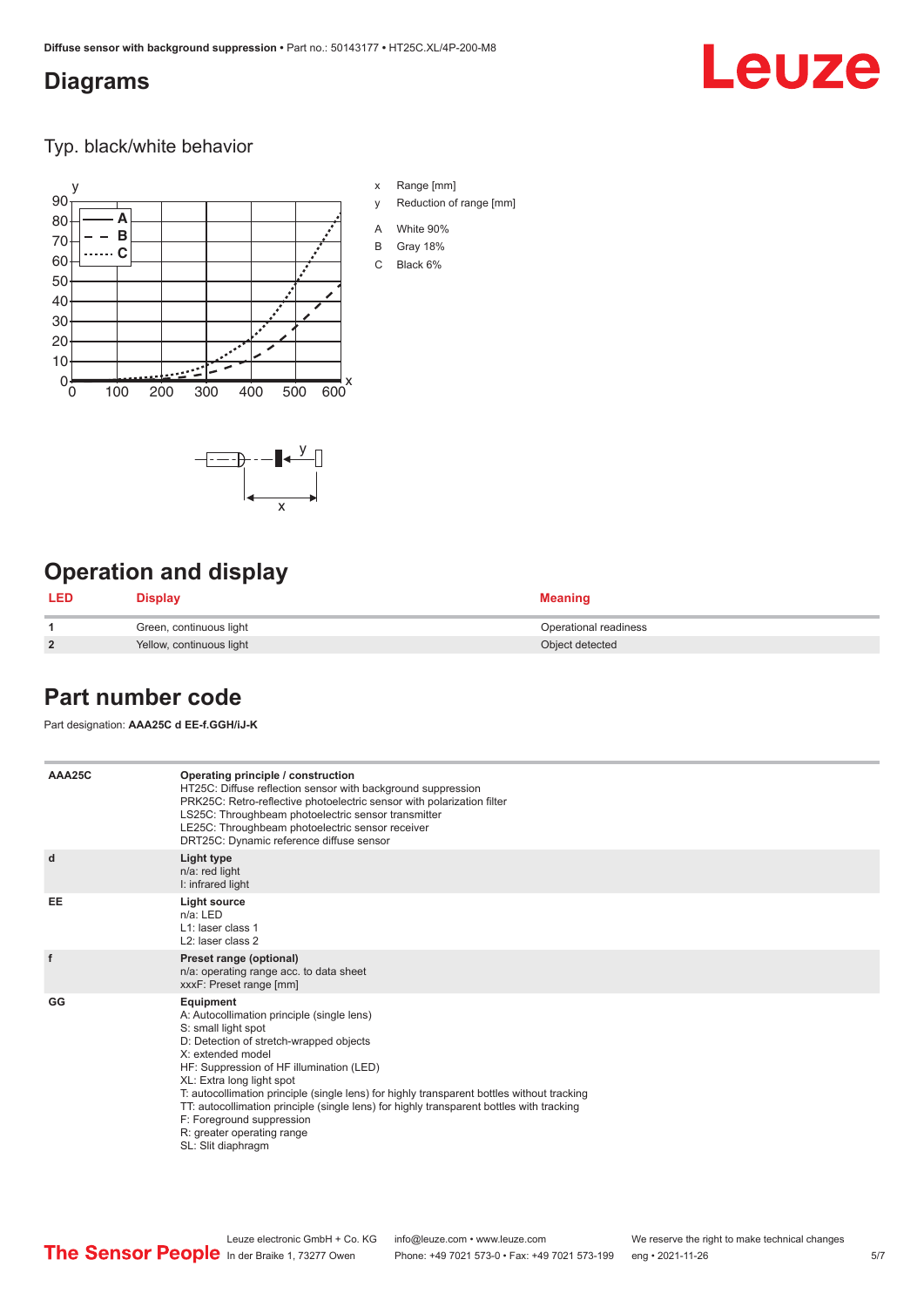#### <span id="page-5-0"></span>**Part number code**

## Leuze

| H           | Operating range adjustment<br>1: 270° potentiometer<br>2: multiturn potentiometer<br>3: teach-in via button<br>R: greater operating range                                                                                                                                                                                                                                                                                                                                                                                                              |
|-------------|--------------------------------------------------------------------------------------------------------------------------------------------------------------------------------------------------------------------------------------------------------------------------------------------------------------------------------------------------------------------------------------------------------------------------------------------------------------------------------------------------------------------------------------------------------|
| Π           | Switching output/function OUT 1/IN: Pin 4 or black conductor<br>2: NPN transistor output, light switching<br>N: NPN transistor output, dark switching<br>4: PNP transistor output, light switching<br>P: PNP transistor output, dark switching<br>X: pin not used<br>8: activation input (activation with high signal)<br>L: IO-Link interface (SIO mode: PNP light switching, NPN dark switching)<br>6: push-pull switching output, PNP light switching, NPN dark switching<br>G: Push-pull switching output, PNP dark switching, NPN light switching |
| J           | Switching output / function OUT 2/IN: pin 2 or white conductor<br>2: NPN transistor output, light switching<br>N: NPN transistor output, dark switching<br>4: PNP transistor output, light switching<br>P: PNP transistor output, dark switching<br>W: warning output<br>X: pin not used<br>6: push-pull switching output, PNP light switching, NPN dark switching<br>T: teach-in via cable<br>G: Push-pull switching output, PNP dark switching, NPN light switching                                                                                  |
| κ           | <b>Electrical connection</b><br>n/a: cable, standard length 2000 mm, 4-wire<br>200-M12: cable, length 200 mm with M12 connector, 4-pin, axial (plug)<br>M8: M8 connector, 4-pin (plug)<br>M12: M12 connector, 4-pin (plug)<br>200-M8: cable, length 200 mm with M8 connector, 4-pin, axial (plug)                                                                                                                                                                                                                                                      |
| <b>Note</b> |                                                                                                                                                                                                                                                                                                                                                                                                                                                                                                                                                        |

## **Notes**

| <b>Observe intended use!</b>                                                                                                                                                                                                  |
|-------------------------------------------------------------------------------------------------------------------------------------------------------------------------------------------------------------------------------|
| $\%$ This product is not a safety sensor and is not intended as personnel protection.<br>$\&$ The product may only be put into operation by competent persons.<br>♦ Only use the product in accordance with its intended use. |

 $\%$  A list with all available device types can be found on the Leuze website at www.leuze.com.

### **Further information**

- Light source: Average life expectancy 100,000 h at an ambient temperature of 25 °C
- Sum of the output currents for both outputs 100 mA